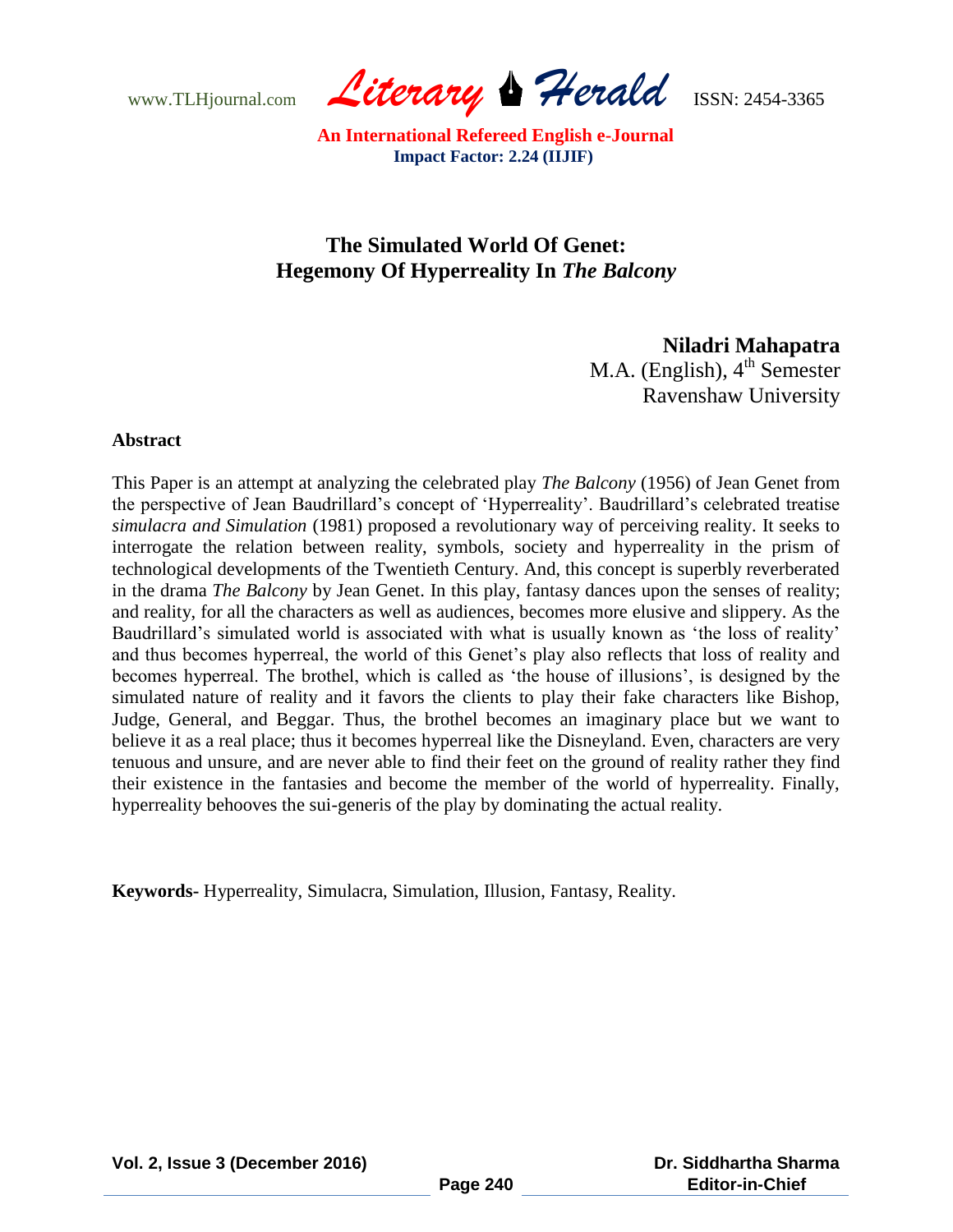www.TLHjournal.com *Literary Herald*ISSN: 2454-3365

## **The Simulated World Of Genet: Hegemony Of Hyperreality In** *The Balcony*

### **Niladri Mahapatra**

M.A. (English),  $4<sup>th</sup>$  Semester Ravenshaw University

In *Naturalis Historia* (77-79 AD), Gaius Plinius Secundus, discussed a painting contest between Zeuxis and his contemporary Parrhasius, the two greatest painters of  $5<sup>th</sup>$  Century BC, to determine who is the greatest artist. When Zeuxis unveiled his painting of grapes, they appeared so real that birds flew down to peck at them. But when Parrahasius, whose painting was concealed behind a curtain, asked Zeuxis to pull aside that curtain, the curtain itself turned out to be a painted illusion. Parrahasius won, and Zeuxis said that he has deceived the birds, but Parrahasius had deceived Zeuxis. Analogous stories occur in the realm of literature. When sir Thomas More's *Utopia* was published in the 16<sup>th</sup> Century, a priest asked his Bishop to send him to Utopia ( Utopia is a fictional island – its name in Greek means "no place"- but the characters in the book share their names with real people and so perhaps are real, and one describes his visit to Utopia). Again on his death bed Balzac, a renowned French novelist and playwright, called for Dr. Bianchon, one of his fictional creations. All the above stories, very diaphanously, reverberate that one of the traditional hallmarks of successful art is that people take it for real and they make themselves baffled by believing in the absolute fake or absolute unreality which serves a perfect illustration of "hyperreality". Now, this particular term "hyperreality" is a very pivotal postmodernist term which means – an inability of consciousness to segregate reality from a simulation of reality, especially in technologically advanced Postmodern societies. Hyperreality is seen as a condition in which what is real and what is unreal are seamlessly jumbled together. The concept of hyperreality was contentiously coined by Jean Baudrillard in his remarkable work *Simulacra and Simulation* (1981*)* in which he seeks to examine the relationships among reality, symbols, and society. Postmodern culture, according to Baudrillard, is characterised by the simulated nature of reality; it is associated with what is usually known as "the loss of the real which is the view that in the contemporary life the pervasive influence of images from film, T.V, and advertising had led to a loss of the distinction between real and imagined, reality and illusion, surface and depth. The result is a culture of hyperreality."(*Beginning Theory*, 64) The real is no longer what existed prior to its representations, but is in fact preceded by a process through which signs and images are made over into "simulacra". Baudrillard names this process "simulation", although the term is also used synonymously with "simulacrum" (and its plural 'simulacra').

 The Latin word "simulacra" means a representation or imitation of a person or thing and it has long been of interest to philosophers like Plato. In his book *Sophist*, Plato speaks of two

**Vol. 2, Issue 3 (December 2016)**

 **Dr. Siddhartha Sharma Editor-in-Chief**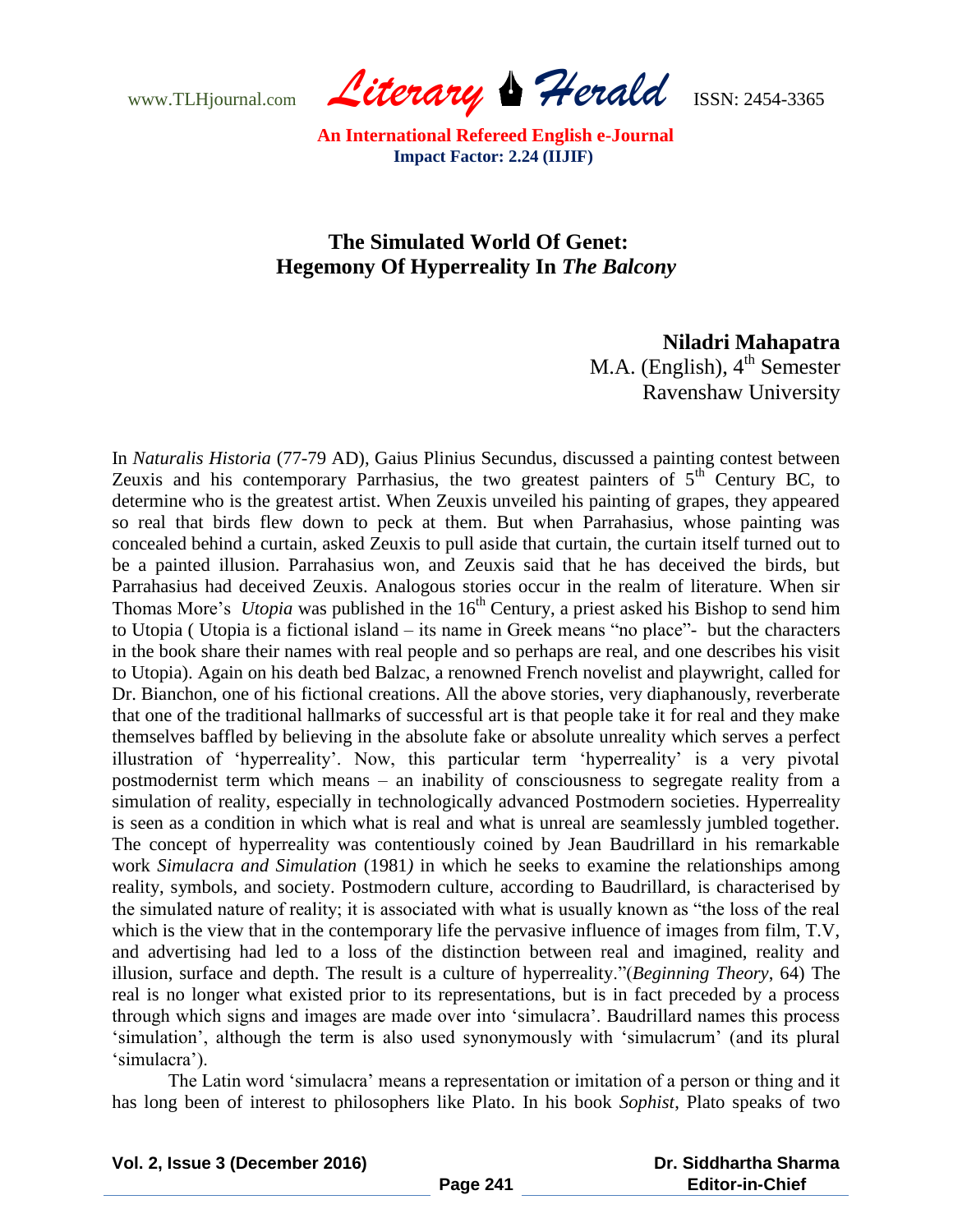www.TLHjournal.com *Literary Herald*ISSN: 2454-3365

kinds of simulacrum or image making – the first is a faithful reproduction, attempted to copy precisely the original. The second is intentionally distorted in order to make the copy appear correct to viewers. But, Postmodernist French Social theorist Jean Baudrillard argues that simulacrum is not a copy of the real, but becomes truth in its own right; the 'hyperreal'. According to Baudrillard, simulation is the implantation of signs of the real for the real. His work *Simulacra and Simulation* breaks the sign-order into four stages –

- The first stage is called "the sacramental order". In this the sign is a faithful reflection of the reality. Baudrillard calls it "a reflection of profound reality".
- In the second stage there is a perversion of reality by the sign.
- The third stage masks the absence of a profound reality, where the sign pretends to be a faithful copy, but it is a copy with no original.
- The fourth stage is pure simulation, in which the simulacrum has no relationship to any reality whatsoever.

Thus, Baudrillard defined that through this process unreal or fake becomes more real than the reality.

 Both Umberto Eco and Jean Baudrillard refer to "Disneyland" as an example of hyperreality. In the book *Simulacra and Simulation*, Baudrillard said that – Disneyland is a perfect model of all the entangled orders of simulacra. It is first of all the entangled orders of simulacra. It is first of all a play of illusions and phantasms: the pirates, the Frontier, the Future world etc. Umberto Eco believes that Disneyland with its settings such as Main Street and full sized houses has been created to look absolutely realistic, taking visitors' imagination to a fantastic past. This false reality creates an illusion and makes it more desirable for people to buy this reality. Disneyland works in a system that enables visitors to feel that technology and the created atmosphere can give us more reality than nature can. It gratifies our illusions or daydream fantasies in real life. That is why, we are gravitated by it.

 On the other hand, Baudrillard argues that the "imaginary world" of Disneyland magnetizes people inside and has been presented as "imaginary" to make people believe that all its surroundings are "real". But he believes that the Los Angeles area is not real; thus it is hyperreal. Disneyland is a set of apparatuses which tries to bring imagination and fiction to what is called "real". In a word, Disneyland has the effect of concealing the fact that the real is no longer real, and thus of saving the reality principal.

 Now, in the following pages, I will discuss that how Baudrillard"s theory will be applicable in the drama *The Balcony* by Jean Genet. *The Balcony* is a play in which the dramatist deploys a simulated world where the play of illusions and fantasies proliferate and become more real than the reality. However, there is no more clear-cut borderline between truth and imagination but a dissemination of a mixture of reality and illusion. The brothel patrons take on elevated positions in role-playing games, but the line between illusion and reality starts to blur.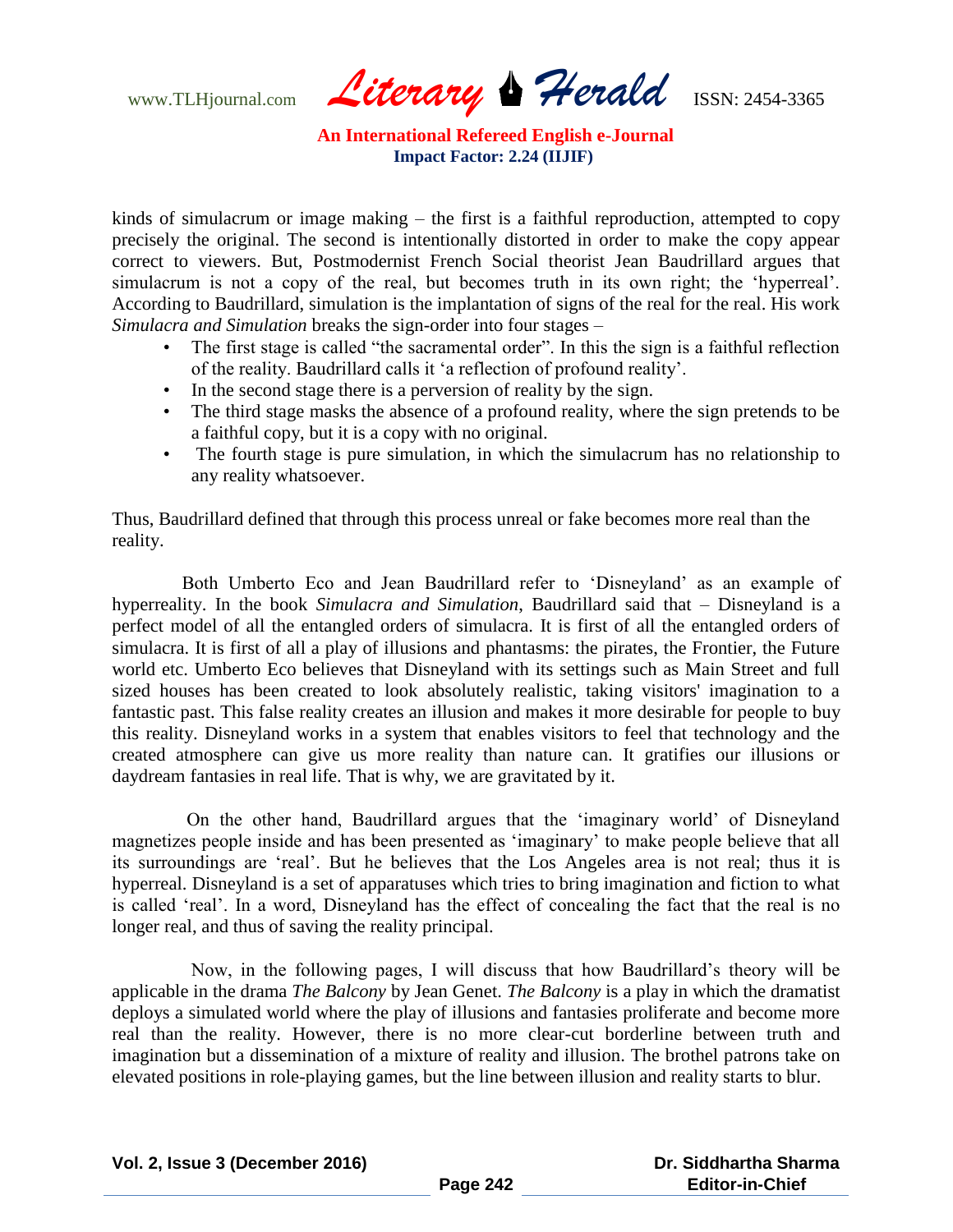www.TLHjournal.com *Literary Herald*ISSN: 2454-3365

20<sup>th</sup> Century is believed to be the epoch-making era in French Literature because it boasts for several prolific dramatists among whom the name of Jean Genet (1910 – 1986) is oftremembered. Jean Genet has been venerated as a novelist, playwright, poet, essayist, political activist and a convicted felon. Like a raucous Lucifer in his tenebrous world, Jean Genet negates the fundamental oppositions between reality and illusion, good and evil, with the force of a dramatist and a moralist. He was born in Paris on 19 December 1910. He was abandoned by his mother and brought up by peasant foster parents in the Morvan, in the North of the Massif central. When he reached the age of twenty one, he was given his birth certificate. From it he learned that his mother had been called Gabrielle Genet and that he had been born at22 Rue d'Assas, behind the Luxembourg Gardens. When he went to find the house, he discovered it was a maternity hospital. And after that he became the denizens of a dark world. Thief, homosexual, traitor were forms by which he defined the self in contrast to the world, but obviously in complicity with the world"s own definitions. Jean Genet in his book *The Thief's Journal* (1949) wrote that – "Abandoned by my family, I found it natural to aggravate this fact by the love of males, and that love by stealing, and stealing by crime, or complicity with crime. Thus I decisively repudiated a world that had repudiated me."(qtd. in *The Theatre Of The Absurd, 123*) Genet transforms his life of shame by acts of imagination, by incantations which he attributes to the small boy's dreams of royal splendours. Genet transmutes the sense of loss into a sense of creation. With this metamorphosis the criminal reveals himself as a moralist. Genet recognised that the criminal had become a poet and the poet went on to become a dramatist.

Jean Genet's work has left a powerful legacy to post-modernity. Genet's fidelity, simultaneous criticism and participation in radical politics, his obsession with role-playing and identity, and his stylized and obscenity anticipate postmodern apprehensions and techniques. In his book *The Theatre Of The Absurd (1961)*, Martin Esslin was so loquacious to say that – "His plays are concerned with expressing his own feeling of helplessness and solitude when confronted with the despair and loneliness of man caught in the hall of mirrors of the human condition, inexorably trapped by an endless progression of images that are merely his own distorted reflection - lies covering lies, fantasies battening upon fantasies, nightmares nourished by nightmares within nightmares."(122) So, being a denizen of a dark world, Genet saw the real world as a world of illusion. That is why, Martin Esslin also said that – Genet "tries to make his fantasy penetrate into the reality of the world." *(The Theatre Of The Absurd,* 130*)* And this particular word "illusion or fantasy" became the fulcrum of his theatre as it is superbly reflected in *The Balcony*. For this, in 1962, Genet himself suggested that the play is should be performed as a glorification of the image and the reflection.

*The Balcony* (in French *Le Balcon* – 1956) is considered by many to be Jean Genet's masterpiece, though it was written after he said he would give up writing plays together. Like many of Genet's work, the play was inspired by Genet's forte of theatrical illusions which deal with topics such as sex, prostitution, politics and revolution. Set inside a brothel where common men play men of power in their sexual fantasies, reality and illusion feed off each other in this difficult play. Here, dreams make reality tolerable and when they come true, as the customers are forced to live the roles they play, unreal becomes more real. Most of the action takes place in an upmarket brothel in which its madam, Irma, casts, directs, and coordinates performances in a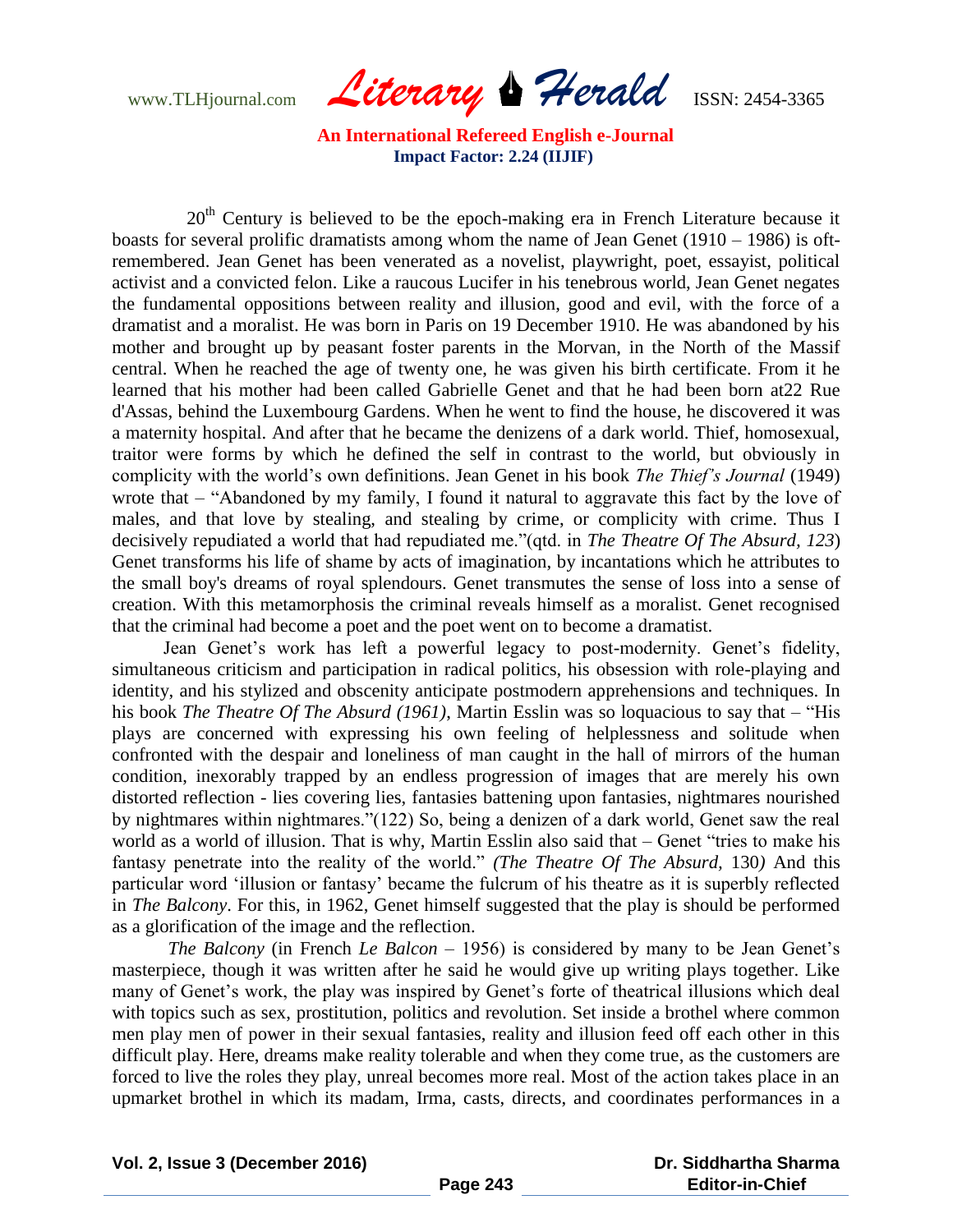www.TLHjournal.com *Literary Herald*ISSN: 2454-3365

house of infinite mirrors and theatres. Genet uses this setting to explore roles of power in society; in the first few scenes patrons assume the roles of a bishop who forgives a penitent, a judge who punishes a thief, and a general who rides his horse. Meanwhile, a revolution is progressing outside in the city and suddenly, an Envoy from the Queen arrives and reveals that the pillars of society (the Chief Justice, the Bishop, the General, etc.) have all been killed in the uprising. Using the costumes and props in Irma's "house of illusions" (the traditional French name for a brothel), the patrons' roles are realised when they pose in public as the figures of authority in a counter-revolutionary effort to restore order.

 In the fantasy world of the brothel role-playing, as a theatrical device, reveals that the "real" world is a facade. The house provides them with elaborate props for their fantasies, special rooms, costumes, female accomplices. That is why, Madam Irma, the proprietor, refuses to call her house a brothel rather she says that –

"The Grand Balcony has a world-wide reputation.

It's the most artful, yet the most decent house of illusions." (34)

 As part of the fantasy world we meet four clients playing different roles in succession – that of the Bishop, the Judge, the General, and the Beggar. These characters are known by the roles they play. They take delight in the role and yet they "abase" their role. The unreal world of brothel with its all designs, costumes, props and prostitutes forces the clients to believe that their characters are real. That is why, Christopher Innes was too glib to say that - in Genet"s world "the usual equation between appearance and essence has been reversed. The artificial appearance is the essence."*(Avant Garde Theatre*, 108) Thus the clients gain a sense of completeness through masquerade. Herein, Baudrillard"s first stage of simulacra is shown which is called as "the sacramental order". In this stage, sign is a faithful reflection of reality; similarly, the camouflage roles of the clients become a faithful reflection of real characters. And by doing this, the clients pervert the reality which is the second stage of simulacra where reality is perverted by sign.

 As the focus shifts from the clients to the organizer of this fantasy world, one gets an insight of Madame Irma. Irma, the madam of the Brothel, the organizer of the enterprise, operates in a realm where she has created her own power relationships, feeding into the fantasies of her customers, and simultaneously interpellating the minds of her prostitutes. It is necessary for her to stratify them into fixed subject positions where they feel convinced that they are happy and better off than the denizens of the real world. For this reason, she suppresses Carmen, a prostitute of the whore house, to meet her daughter by insisting on the impossibility of reaching the world outside –

IRMA: "Are you still set on going to see her? Don"t be fool..." (30)

Thus, the brothel or 'the house of illusion' is characterised by the simulated nature of reality; it is associated with what is usually known as "the loss of the reality". The brothel helps the clients to simulate the real characters like Bishop, Judge, General and the Beggar in the fantasy world of brothel. Thus the brothel becomes a perfect model of all the entangled orders of simulacra like the Disneyland as Baudrillard defined it. The imaginary world of the brothel attracts the people inside and has been unreal to make people believe that all its surroundings are real. Like the Disneyland, the brothel has the effect of concealing the fact that the real is no longer real. Even,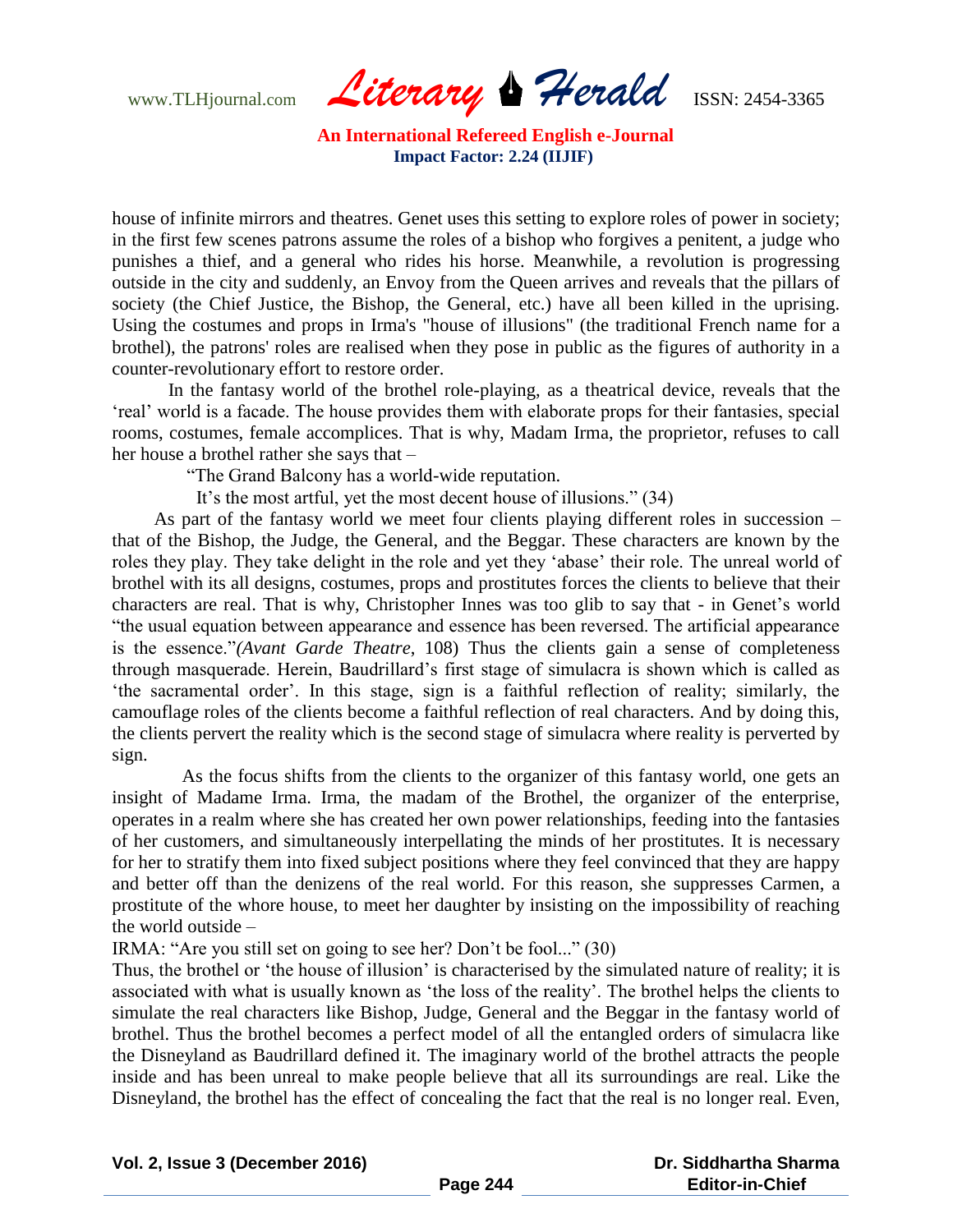www.TLHjournal.com *Literary Herald*ISSN: 2454-3365

all the scenario of the brothel, the studios, the costumes, the props, the prostitutes in general and Madame Irma in particular are engaged to manage the brothel as a simulated world of fantasy. Thus, we see here the third stage of simulacra where the brothel conceals the absence of a profound reality like the Disneyland.

 The moral barb of the drama is exposed when the two worlds, real and unreal, of the play meet, when the real revolution whose sounds are heard during the beginning of the play requires a command performance of the would- be Bishop, General, Judge. A revolution is happening in the street and the royal palace of queen is blown up and her court swept away by the revolutionaries. An envoy from the palace appears at the brothel and says that the state authorities devise a plan that gives the clients of the brothel to enact their roles in real life as – Bishop, Judge, Beggar. Irma is now the Queen and, together with the other clients, they parade on the Grand Balcony to control the revolution.

 Thus, the revolution has been defeated. The revolutionaries are befooled by seeing all the fake characters of the brothel because the unreal becomes more real than the real at this point; and this is the most striking point of the drama which reflects the concept of "hyperreality" of Baudrillard. In this point, the fourth stage of simulacra is exhibited which indicates a pure simulation, in which the simulacrum has no relationship with the reality because it becomes hyperreal. The drama mocks at society that considers 'to be' more important than 'to do'. The image of Queen is more important than who the Queen is. Thus, the characters of the "house of illusions" becomes hyperreal because they create an inability of consciousness in the mind of revolutionaries as well as audiences to distinguish them from the reality. Italian author Umberto Eco explores the notion of hyperreality further by suggesting that the action of hyperreality is to desire reality and in the attempt to achieve that desire, to fabricate a false reality that is to be consumed as real. The people of the revolution desire the simulated characters as the real characters and make them hyperreal characters. Thus, the hyperreality starts to dominate the reality in the drama *The Balcony* and illustrates Genet's status as a brilliant postmodern dramatist. However, when the drama *The Balcony* was performed in the Richard Schechner's production, the director astounded the audiences by its evasive technique as Jean Genet used in the drama. As the audience enters the theatre space, they see actors are getting ready for the show, fixing their hair and dressing. On one level of reality, the cast is getting ready to perform a play, but on another level the characters in the play are getting ready to entertain clients of a high-toned brothel. This two level reality is what makes this production so outstanding.

Last but not least, there is not an iota of doubt to convey that Genet's play *The Balcony* subtly erases the line between spectator and actor, and the spectator is involved in the play to the same extent that the play is involved in reality: they are similarly uncertain, or, to say it in another way, both partake of a measure of illusion or appearance. His theatre, and especially *The Balcony*, reaches the highest level of illusion through the techniques of play within play, and illusion of hyperreality. He wants his fancies, at two or three removes from reality, to reveal themselves in their nothingness. In this pyramid of fantasies, the ultimate appearance destroys the reality of all others. Thus, by holding a mirror to the world, Genet plays with it as hyperreality plays with the real world. Therefore, it is apropos to say that though Genet's *The Balcony* is a Modern text but it explores the concept of 'hyperreality' very emphatically and